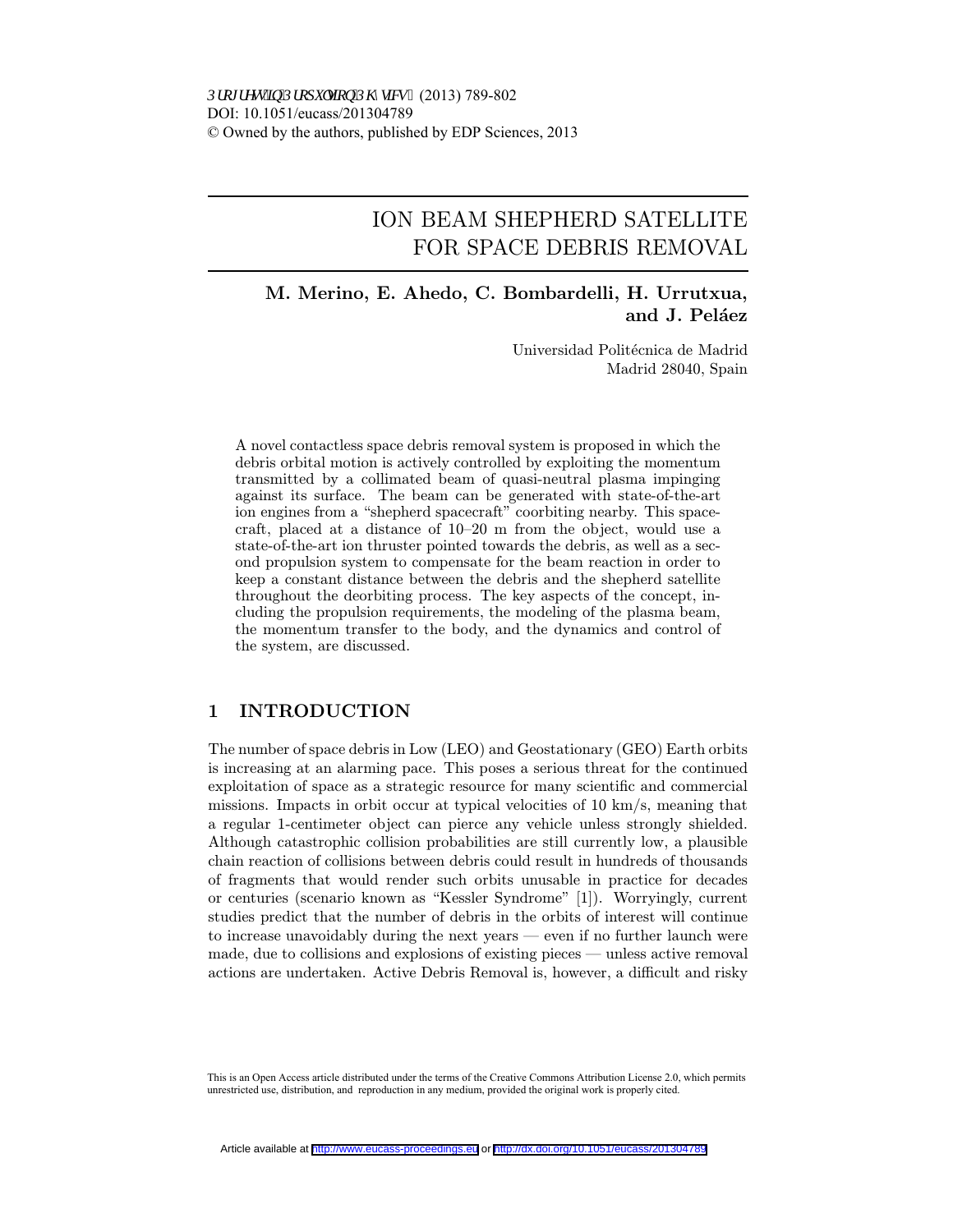operation. Typically, the target space debris has to be docked or caught by another spacecraft before a deorbiting or reorbiting maneuver can take place. Docking with a noncooperative target, which, in addition, may exhibit chaotic attitude motion, is a formidable task in space technology.

Recently, our research team has proposed a novel contactless debris removal strategy, which can greatly reduce the complexity, costs, and risks of an active removal campaign by completely avoiding the technological challenge of physically docking to an uncooperative target  $[2-4]$ . A high-specific-impulse ion beam, produced onboard of a "shepherd" spacecraft, is used to exert a decelerating force on selected pieces of debris in order to effectively deorbit them from a safe distance. This shepherd, which directs the ion beam towards the target debris, is equipped with a secondary propulsion unit to counteract the reaction force of the primary beam, allowing to maintain a constant separation from the space debris throughout the deorbit (or reorbit) process. Similar concepts have been proposed independently by other research groups [5-7].

The same Ion Beam Shepherd (IBS) concept has also other potential propulsive applications of large interest which are currently under study. Preliminiary results suggest remarkable performances as an asteroid deflection system [8], with multiple advantages over other alternatives such as weighty gravity tractors  $[9]$  or difficult to control kinetic impactors  $[10]$ . Another envisaged use of the IBS is the controlled displacement of space assets in orbit which lack their own propulsion systems.

This paper describes the key aspects of the IBS concept and presents some recent results of an ongoing research effort on the system performances. The rest of the paper is structured as follows: section 2 summarizes the IBS system and discusses its basic performances. In section 3, the specific needs of the IBS in terms of propulsion are analyzed. Section 4 explains the mathematical model used to study the plasma plume, the central element of the IBS-debris interaction. Then, the method followed to calculate the forces and torques exerted upon the target debris by the plasma is described in section 5. Lastly, the IBS concept and the capacity to control a deorbiting maneuver is illustrated with preliminary simulations in section 6, and conclusions are gathered in section 7.

### 2 THE ION BEAM SHEPHERD CONCEPT

The IBS [2, 3] is a new concept of space propulsion in which a shepherd spacecraft employs a primary propulsion system (e. g., an ion thruster) to produce and aim a collimated quasi-neutral plasma beam towards a target object. As a consequence, the latter receives a force  $F_D$ , resulting from the momentum transmitted by the plasma ions when they reach its surface (Fig. 1). The force  $F_D$  is a fraction of the total thrust  $F_{p1}$  produced by the primary propulsion system: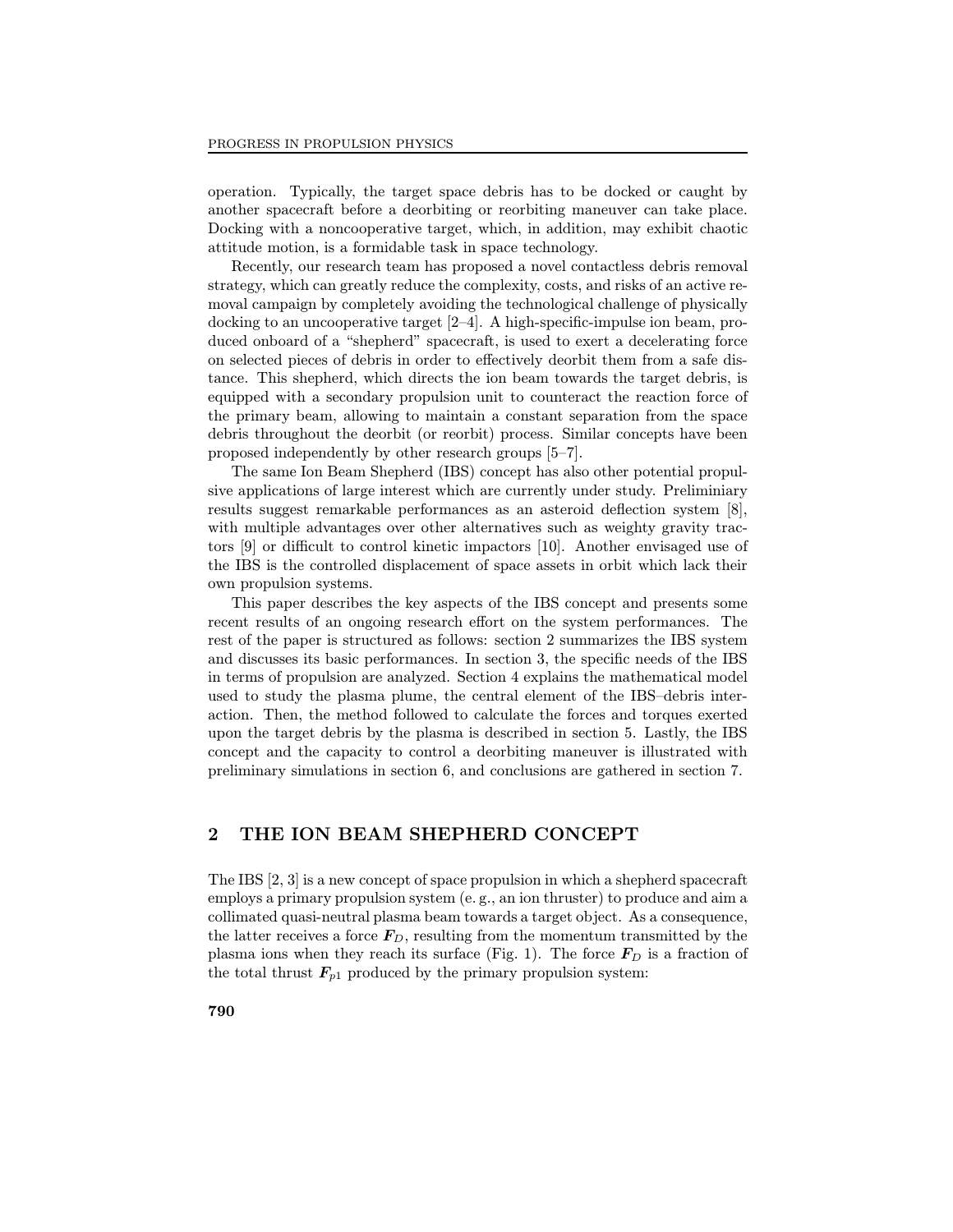

Figure 1 Schematic of IBS satellite deorbiting a space debris

$$
\boldsymbol{F}_D = -\eta_B \boldsymbol{F}_{p1} \tag{1}
$$

where  $\eta_B$  is the beam momentum transfer efficiency, one of the key figures of the system, which depends primarily on the problem geometry (relative distance, debris size, shape and attitude, and beam divergence rate), and, secondarily, on the characteristics of the debris surfaces.

In order to avoid that the IBS drifts away from the debris secularly, the thrust force  $F_{p1}$  exerted on the shepherd needs to be compensated by a secondary propulsion system (e.g., another ion thruster), which delivers a force  $F_{p2}$  aimed in the opposite direction (see Fig. 1). In addition, the secondary propulsion system can be used to control the IBS-debris relative displacement along the orbit normal and along the out-of-plane direction.

Assuming that  $F_{p1}$ ,  $F_{p2}$ , and  $F_D$  are aligned with the tangent to the orbit, zero secular variation of the distance between the two bodies is obtained when their orbit semimajor axes are equal at any instant of time  $t$ , which translates into [3]:

$$
\frac{F_D}{m_D} = \frac{F_S}{m_S}
$$

where  $F_S = F_{p2} - F_{p1}$  is the resulting force on the IBS, and  $m_D$  and  $m_S$  are the masses of debris and shepherd, respectively. Using Eq. (1), this condition reads:

$$
F_{p2} = F_{p1} \left( 1 + \eta_B \frac{m_S}{m_D} \right) .
$$

Note that the separation distance is ideally constant only for the case of a circular orbit; in the case of elliptic orbits, it oscillates about a mean value. The amplitude of the oscillations relative to this value is equal, to first order, to the orbit eccentricity. This makes the IBS concept less suitable for highly eccentric orbits. Fortunately, the great majority of large LEO debris has eccentricity less than 0.01 [3].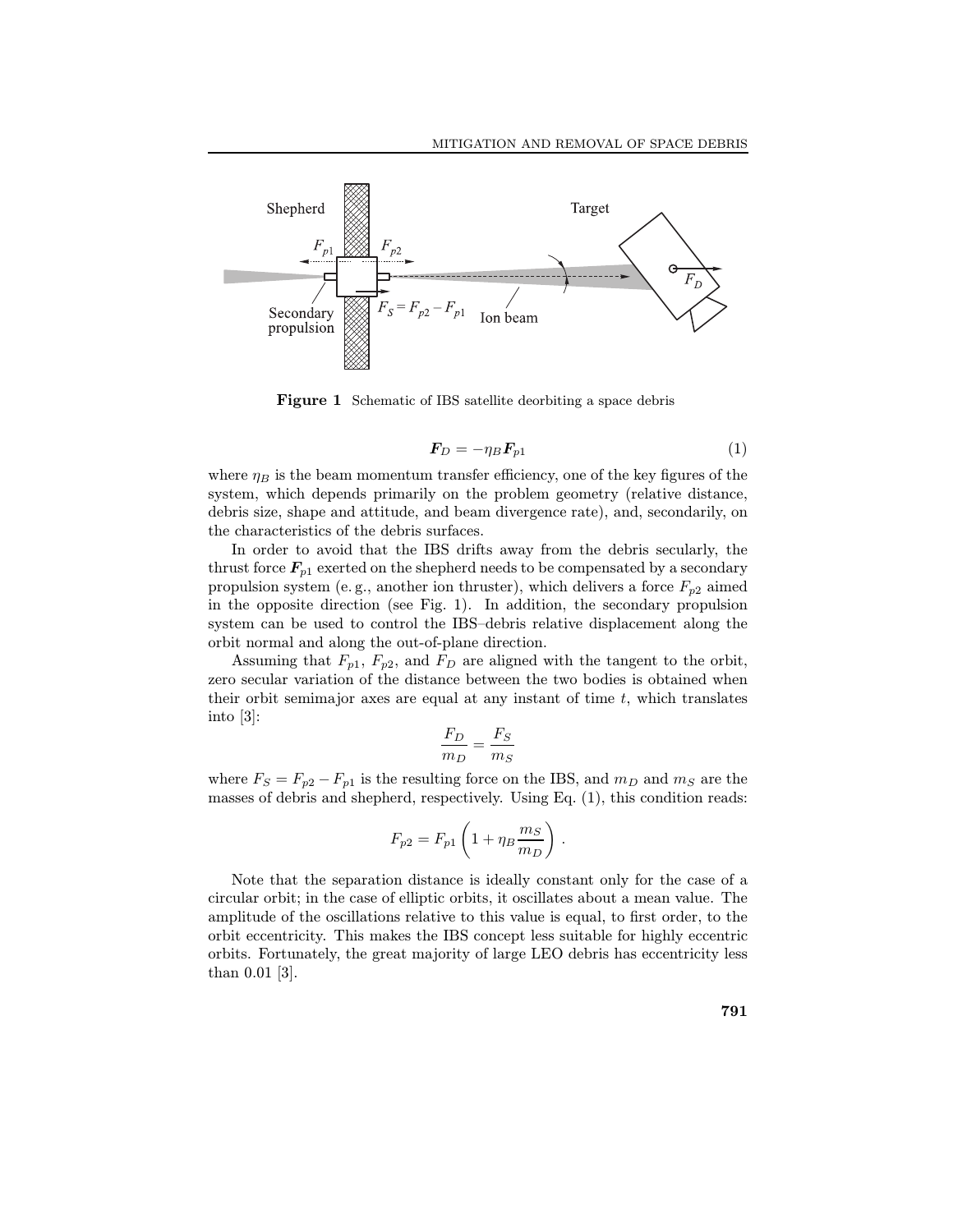

Figure 2 Deorbiting time for a low-thrust transfer from 1000- to 500-kilometer altitude circular orbit assuming constant tangential thrust  $F_t$  and for different values of the space debris mass:  $1 - 10$  kg;  $2 - 100$  kg;  $3 - 1$  t; and  $4 - 10$  t

If the assumption is made that the debris orbit is initially circular and undergoes a constant tangential acceleration  $F_D/m_D$ , the time required to transfer the debris from a higher altitude orbit of radius  $r_1$  to a lower altitude orbit of radius  $r_2$  (or *vice versa*) is very accurately described by the following equation [2]:

$$
\Delta t = \Delta V \frac{m_D}{F_D} = \frac{m_D |\sqrt{r_1} - \sqrt{r_2}|}{F_D \sqrt{r_1 r_2/\mu}}\tag{2}
$$

where  $\mu$  is the Earth gravitational parameter, and  $\Delta V$  is the mission velocity budget.

Figure 2 plots the time required for a 500-kilometer altitude reduction of debris of different sizes starting from a circular 1000-kilometer altitude orbit and as a function of the constant tangential thrust. A continuous 100-millinewton force seems to be reasonable in order to have 1-ton objects deorbited in about one month time. Assuming a specific impulse of  $I_{\rm{sp}} = 2700$  s for both the primary and secondary thrusters and a beam momentum transfer efficiency  $\eta_B \simeq 0.8$ , such deorbiting maneuver would consume about  $25-35$  kg of propellant, both thrusters considered. Note that there are currently almost 1000 objects in LEO with a mass exceeding 1 t and having reached the end of their operation time.

#### 3 PROPULSION REQUIREMENTS

The whole IBS concept relies on the ability to transmit a sufficient deorbiting force to a distant body with an ion beam. It is, therefore, critical to analyze the main requirements for the propulsion system and discuss the different alternatives that can be used to generate the beam. To achieve this in a highly efficient manner, we require a plasma source able to generate  $(i)$  a high specific impulse,  $I_{\rm{sp}}$ , with a high thrust efficiency: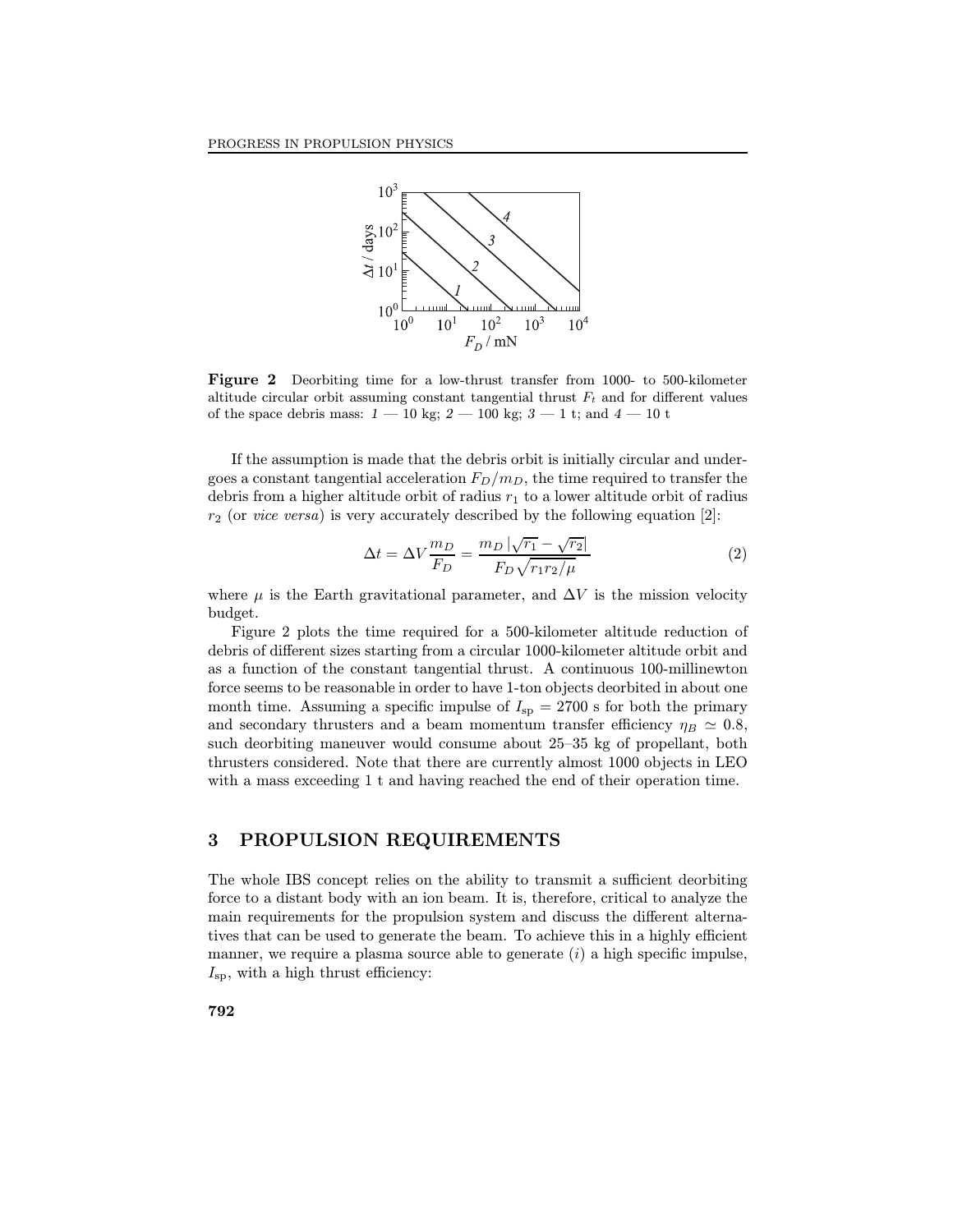$$
\eta_T = \frac{I_{\rm sp} g_0 F_{p1}}{2P_{a1}}
$$

where  $P_{a1}$  is the available power for the primary ion beam source, and  $g_0$  is the gravity acceleration at Earth surface, and  $(ii)$  a low divergence plasma jet.

While a larger value of  $I_{sp}$  means lower propellant consumption for a mission of given  $\Delta V$ , the available power on board,  $P_a = P_{a1} + P_{a2}$ , with  $P_{a2}$  $= (1 + \eta_B m_s/m_D) P_{a1}$ , and the deorbiting design time,  $\Delta t$ , set a constraint to the maximum possible  $I_{sp}$ . Assuming constant  $F_{p1}$  and  $\eta_B$  throughout the mission and that both the primary and secondary propulsion systems have the same  $I_{\rm sp}$  and thrust efficiency  $\eta_T$ , this constraint reads

$$
I_{\rm sp} = \frac{2\eta_T \eta_B P_a \Delta t}{\Delta V (2m_D + \eta_B m_S) g_0}.
$$

This expression manifests the importance of  $P_a$  and  $\eta_T$  for a swift and efficient deorbiting campaign.

The second main factor paramount for this application is the divergence angle of the beam. Given a working distance from the shepherd satellite to a certain target debris, the divergence angle controls the amount of plasma intercepted by the object, thereby determining the beam momentum transfer efficiency  $\eta_B$ . The smaller the divergence angle, the higher  $\eta_B$  for a given separation distance, or, equivalently, the further away the IBS can operate for a fixed value of  $\eta_B$ .

Other propulsion requirements include the ability to tailor the thrust produced by the device to allow adjusting the distance between the two orbiting bodies.

Finally, the characteristics of existing plasma thrusters and their technological maturity have also to be taken into account. The two most trusted and successful types of advanced electric propulsion are ion engines and Hall effect thrusters which are nowadays fully-developed, space-tested, and commercially available in the power range 500-5000 W. Current thrusters of both types with 23 kW provide around 100-millinewton thrust. Hall thrusters have larger divergence angles ( $\sim 40^{\circ}$ ) and lower specific impulses (1500–2500 s, normally) than ion engines (typically  $\langle 20^\circ \rangle$  and  $\sim 3000$  s, respectively). However, Hall thrusters are more compact and rely on simpler power processing units than ion engines [11, 12].

All these differences, remarkably the smaller divergence angle, suggest that ion engines are more appropriate for the IBS concept. Nevertheless, both types of engines, as well as other well-established devices such as arcjets, can be potentially employed in the IBS. Idem can be said of electric propulsion technologies currently being developed, such as helicon thrusters with tunable magnetic nozzles [13] or magnetoplasmadynamic thrusters [14], whose performances and specific characteristics might entail additional benefits for this application.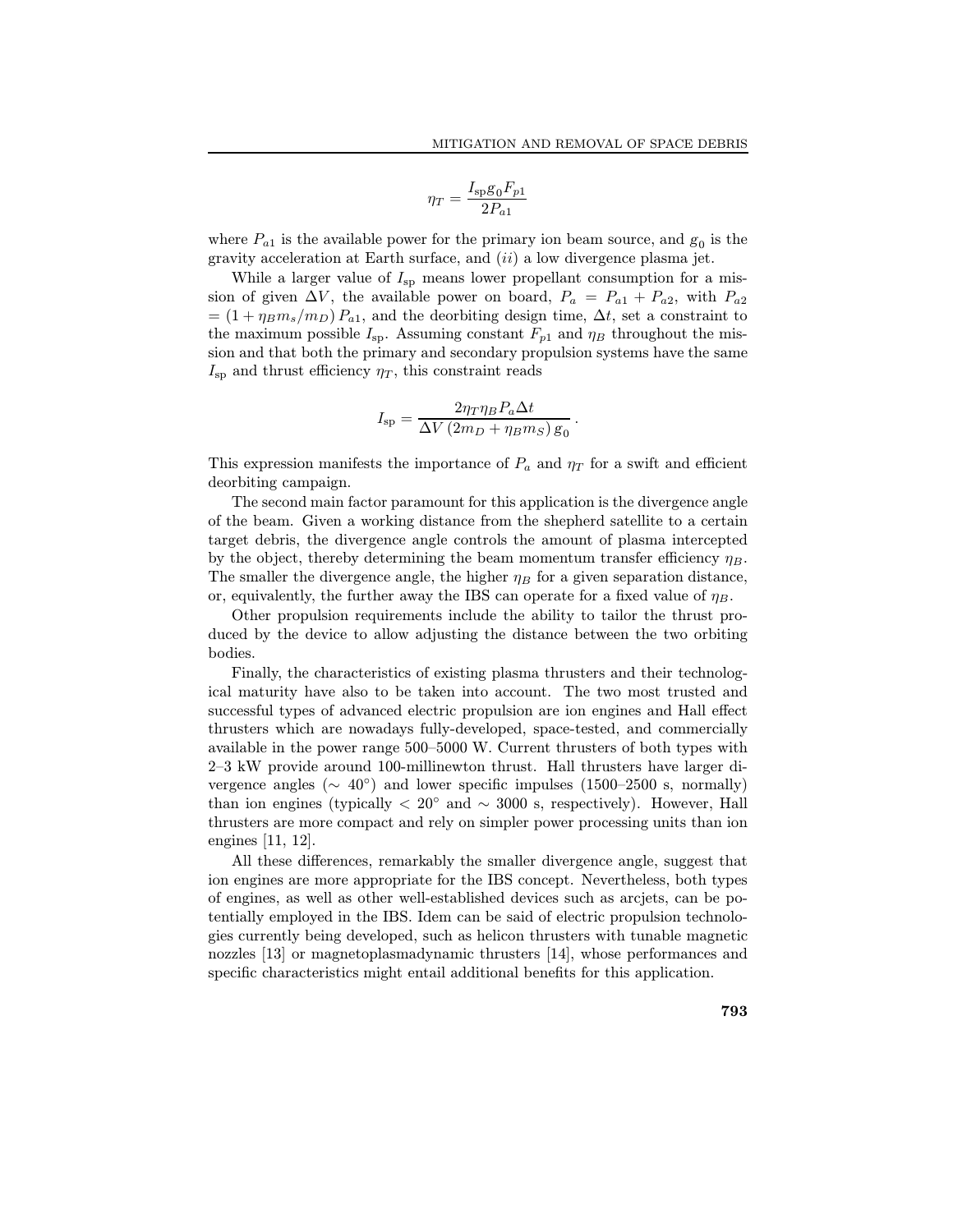### 4 PLASMA PLUME MODELING

An adequate modeling of the plasma plume expansion is crucial for the study of the IBS concept. For the purposes of this preliminary analysis, self-similar



**Figure 3** Profiles of the plasma density  $\hat{n}$  (a), and the axial  $\hat{n} \hat{u}_{zi}$  (b) and radial  $\hat{n}\hat{u}_{ri}$  ion fluxes (c) in the plasma plume in logarithm scale. The  $\eta = 1$  line  $(in white)$  represents the streamtube of 95 percent flux. The initial divergence angle of this line has been fixed at  $\alpha_0 = \tan^{-1} 0.2$  and the Mach number at  $M_0 = 20$ , representative value for ion thrusters [11, 12]. Variables with a hat (e.g.,  $\hat{u}_{zi}$ )  $= u_{zi}/\sqrt{T_e/m_i}$  are nondimensionalized with  $T_e$  (electron temperature, expressed in energy units),  $m_i$  (ion mass),  $n_0$  (particle density at origin), and the initial radius  $R_0$  of the plasma tube containing 95% of the mass flow.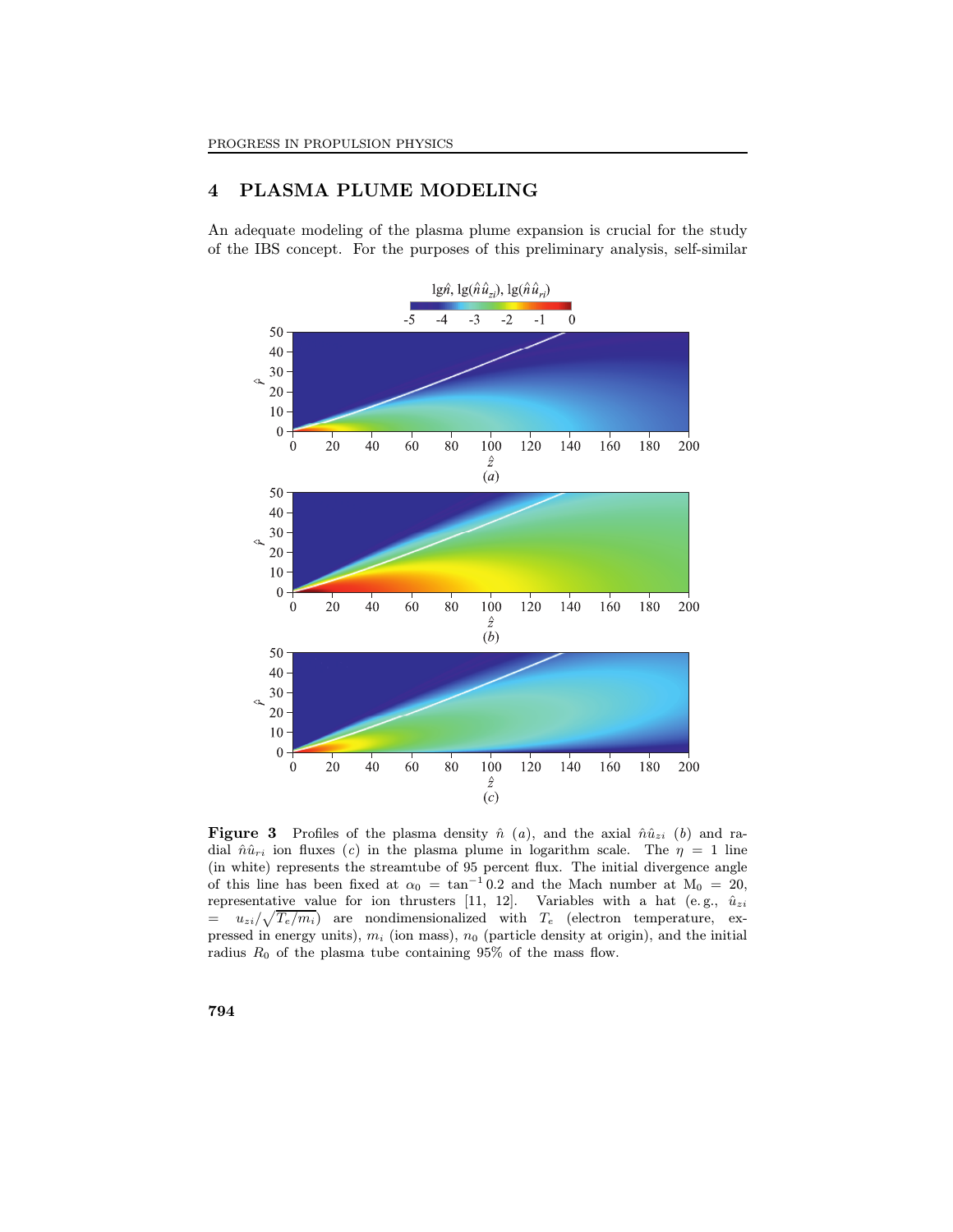models (SSM) exhibit the best trade-off between accuracy and complexity, and retain all the relevant physics. These models provide a good estimation of the plasma plume properties in the far field  $[15]$ , i.e., after the initial inhomogenities and thruster fields become negligible, which usually happens only a few thruster radii away from it [16]. For their simplicity and accuracy, SSM are under active investigation by our group. A detailed discussion and comparison of SSM can be found in [17] where the equations of these models are derived. A brief summary of the central aspects of SSM is provided below.

The SSM are based upon the steady-state continuity and radial momentum equations of the totally-ionized, collisionless plasma composed of singly-charged, hypersonic ions of mass  $m_i$  and isothermal electrons of temperature  $T_e$ :

$$
u_{zi} \frac{\partial \ln n}{\partial z} + u_{ri} \frac{\partial \ln n}{\partial r} + \frac{\partial u_{zi}}{\partial z} + \frac{1}{r} \frac{\partial (r u_{ri})}{\partial r} = 0;
$$
  

$$
u_{zi} \frac{\partial u_{ri}}{\partial z} + u_{ri} \frac{\partial u_{ri}}{\partial r} + \frac{T_e}{m_i} \frac{\partial \ln n}{\partial r} = 0
$$

where all the mentioned near-field effects have been neglected;  $(r, \theta, z)$  are the set of cylindrical coordinates of the far field;  $u_{zi}$  and  $u_{ri}$  are the velocity axial and radial components; and  $n$  is the plasma density.

Existing SSM neglect the axial plasma momentum equation and assume  $u_{zi}$  $= const$  along streamlines. This makes the flow self-similar and induces a minor error, leaving the radial profile of the plasma indeterminate. Self-similar models differ in the additional assumptions on the shape of the plume upstream profiles. The plume expansion depends solely on the initial Mach number  $M_0 = u_{zi0} (m_i/T_e)^{1/2}$  and the initial divergence angle of the beam,  $\alpha_0$ .

Figure 3 displays the output of a particularization of the Ashkenazy and Fruchtman SSM [18] for a reference case, based on the currently-available ion thruster technology [11]:  $R_0 = 0.1$  m (the initial radius of the 95 percent massflow plasma tube) and  $M_0 = 20$  (representative of  $u_{zi0} = 38000$  m/s and  $T_e = 5$  eV for Xenon). Notice that the expansion is not exactly conical due to the residual plasma pressure that continues to expand the beam downstream. The local relative error  $\varepsilon$  (associated with ignoring the axial momentum equation and defined in  $[17]$  committed by the model is less than  $0.2\%$  inside of the 95 percent mass flow tube. This error is proportional to  $M_0^{-2}$ , making it negligible for hypersonic jets  $(M_0 \gg 1)$  such as those of ion engines.

# 5 FORCES AND TORQUES TRANSMITTED BY THE BEAM

The high-speed plasma ions (typically, xenon) impact the target debris, exerting a force  $F_D$  upon the debris. This force has a main contribution associated to the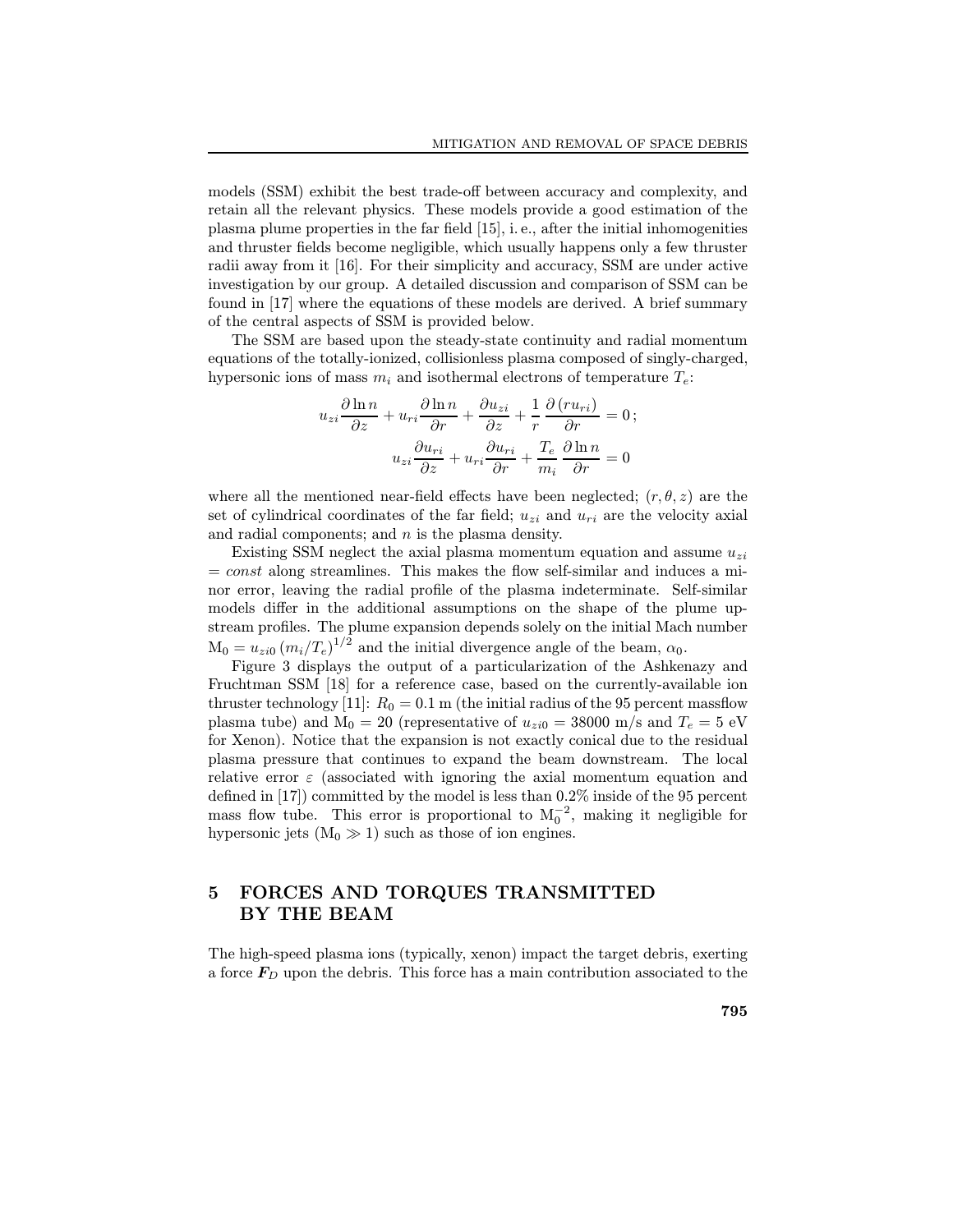momentum of the incoming ions per unit time. When ions reach the surface, a series of processes occur: according to experimental tests and numerical models available in the literature [19], the vast majority of ions with  $O(1 \text{ keV})$  penetrate the substrate of metals such as aluminum a few nanometers and deposit their kinetic energy on the target via a series of collisions. The (neutralized) ions then abandon the surface after an accommodation time, with surface thermal velocities that are much smaller than the incoming ion velocity. Sputtering of the debris surface due to ion impact occurs, but the energy of the ejected materials is typically about two orders of magnitude smaller than the energy of the incoming ions. Although the particular accommodation and sputtering behavior depends on the material, its temperature, and its surface characteristics, as well as the energy of the impacting ions, these effects produce a negligible, positive contribution to the resulting force  $F<sub>D</sub>$  in the ranges of application, and, therefore, are conservatively neglected. A preliminary analysis of these phenomena, as well as a discussion on the relative charging of the shepherd-debris system in the presence of the quasi-neutral plasma beam, can be found in [4]. The contribution of the static pressure of the plasma can also be neglected for hypersonic plumes.

Ultimately, the force on a differential surface element  $dS$  of the target can be expressed to a good level accuracy as

$$
d\boldsymbol{F}_D \simeq m_i n \boldsymbol{u}_i \left(-\boldsymbol{\nu} \cdot \boldsymbol{u}_i\right) dS
$$

where  $\nu$  is the outwards-pointing normal unit vector of the surface element;  $u_i$ is the velocity vector of the incoming ions; and  $n$  is their local density. The corresponding force  $\mathbf{F}_D$  and torque  $\mathbf{N}_D$  exerted by the plume can be, therefore, calculated by integrating over the debris surface  $S_b$  exposed to the beam:

$$
\boldsymbol{F}_D = \int\limits_{S_b} d\boldsymbol{F}_D \, ; \qquad \boldsymbol{N}_D = \int\limits_{S_b} (\boldsymbol{r} - \boldsymbol{r}_G) \times d\boldsymbol{F}_D
$$

where  $r - r<sub>G</sub>$  is the relative position of the integrating point with respect to the center of mass of the debris.

The plume model introduced in section 4 can be used to compute  $\mathbf{F}_D$  and  $\mathbf{N}_D$ for each geometric configuration. Since the backscattering accommodated ions and sputtered materials produce a negligible contribution and not all the ions reach the target surface, due to the beam divergence and possible misalignment, the beam momentum transfer efficiency  $\eta_B$ , defined in Eq. (1), is lower than unity.

As a simple illustration, a homogeneous spherical debris of radius  $R_D$  and center-of-mass at  $(r_D, z_D)$  is considered in the following. The transmitted force increases when the ratio between the sphere radius and the local radius of the beam  $R_B$  (defined as the radius of the 95 percent mass flow streamtube at  $z_D$ ) increases. The force also increases the smaller the misalignment  $r_D$  of the center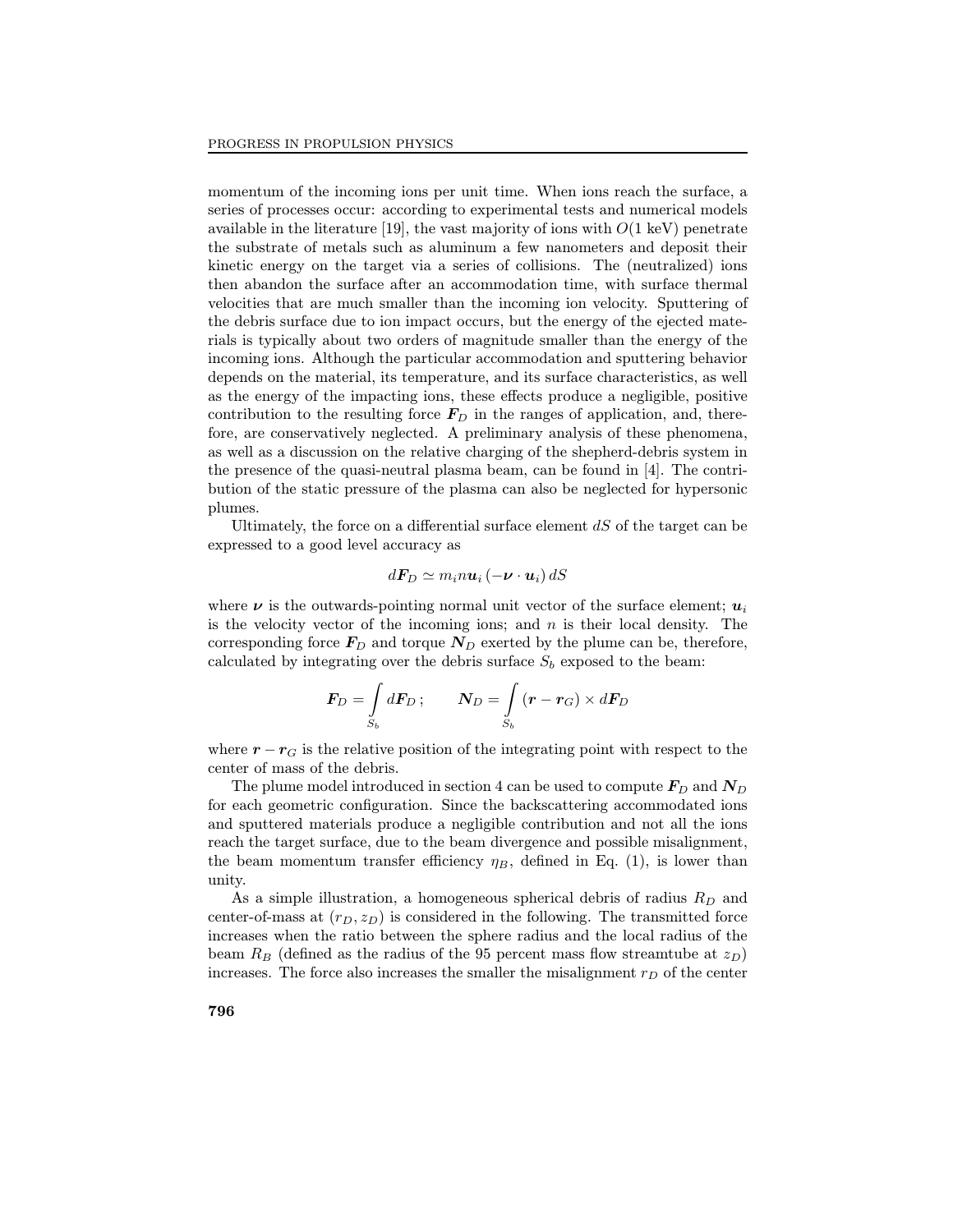of mass from the axis of the beam. In the case  $r_D = 0$ , the radial lateral force  $F_{D,r}$  and the torque  $N_D$  are both zero. Figure 4 plots the beam efficiency vs. the impact ratio  $\chi$ ,

$$
\chi = \frac{R_D}{R_B(z_D)}
$$

which is the function of the relative position of the two bodies, and for different values of the relative radial offset with respect to the beam width,

$$
\lambda_r = \frac{r_D}{R_B(z_D)}.
$$



Figure 4 Beam momentum transfer efficiency for a sphere as a function of the impact ratio  $\chi$  and the relative radial offset  $\lambda_r = 0$  (1), 0.5 (2), and 1 (3)

These results highlight the importance of controlling the IBS-debris relative position in order to maximize  $\chi$  and minimize  $\lambda_r$  if a high value of  $\eta_B$  is to be obtained. This translates into approaching closely the debris while maintaining a safe distance and optimizing beam divergence to reduce the fraction of plasma that does not impinge on the target.

## 6 NUMERICAL SIMULATIONS AND CONTROLLABILITY

The evolution of a deorbiting maneuver can be simulated using the elements introduced in previous sections to calculate the instantaneous force and torque on the two bodies. An in-house numerical simulation package called IBIS (Ion Beam Interaction Simulator), which can model the ion beam interaction with an arbitrary rigid object, was developed by our team. IBIS employs finite element methods together with a shadowing algorithm for the force and torque calculations, and was designed to deal with the specific dynamics arising from the IBS concept, combining the interaction of the plasma beam with the debris and the equations of motion for both the debris and the ion beam shepherd.

The IBIS software (Fig. 5) has become an important working tool for the tuning, testing, and validation of physical models, the study, analysis, and conceptual design of the IBS concept, as well as to evaluate and qualify the performance of the overall system, understand the influence of design parameters, and optimize particular features such as control laws and deorbiting strategies.

In the simulations shown here, the ion beam has been pointed along the shepherd orbit tangent. It produces a fixed thrust  $F_{p1}$  on the shepherd. To illustrate the IBS concept and its controllability, one will assume that the shepherd is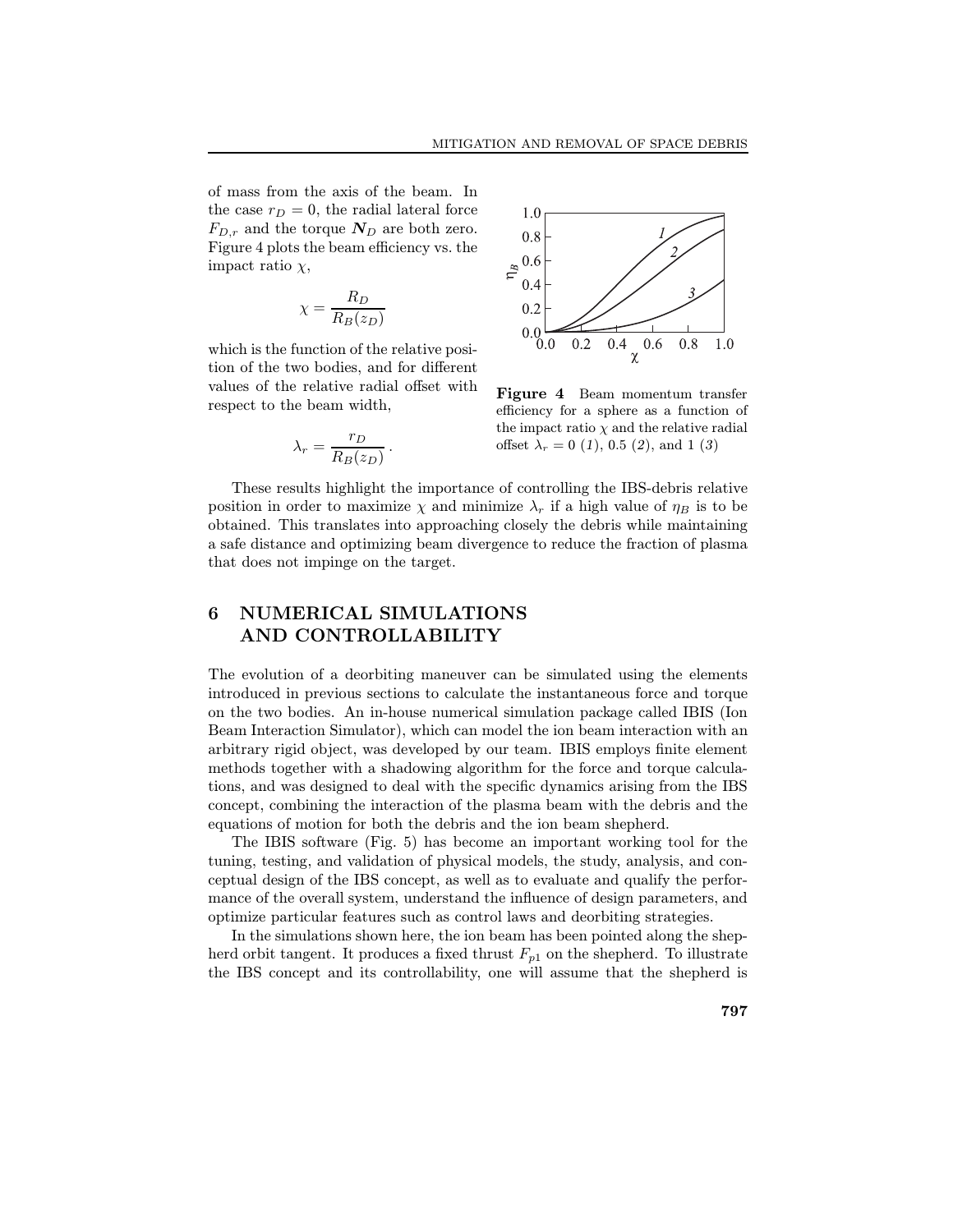equipped with three control thrusters (in the R-bar, V-bar, and out-of-plane direction) to control the relative position with the debris around a nominal value, corresponding to the debris and shepherd coorbiting at a user-defined separation distance. An optimally-tuned PD (proportional-derivative) control loop is



Figure 5 The IBIS software graphical output and graphic user interface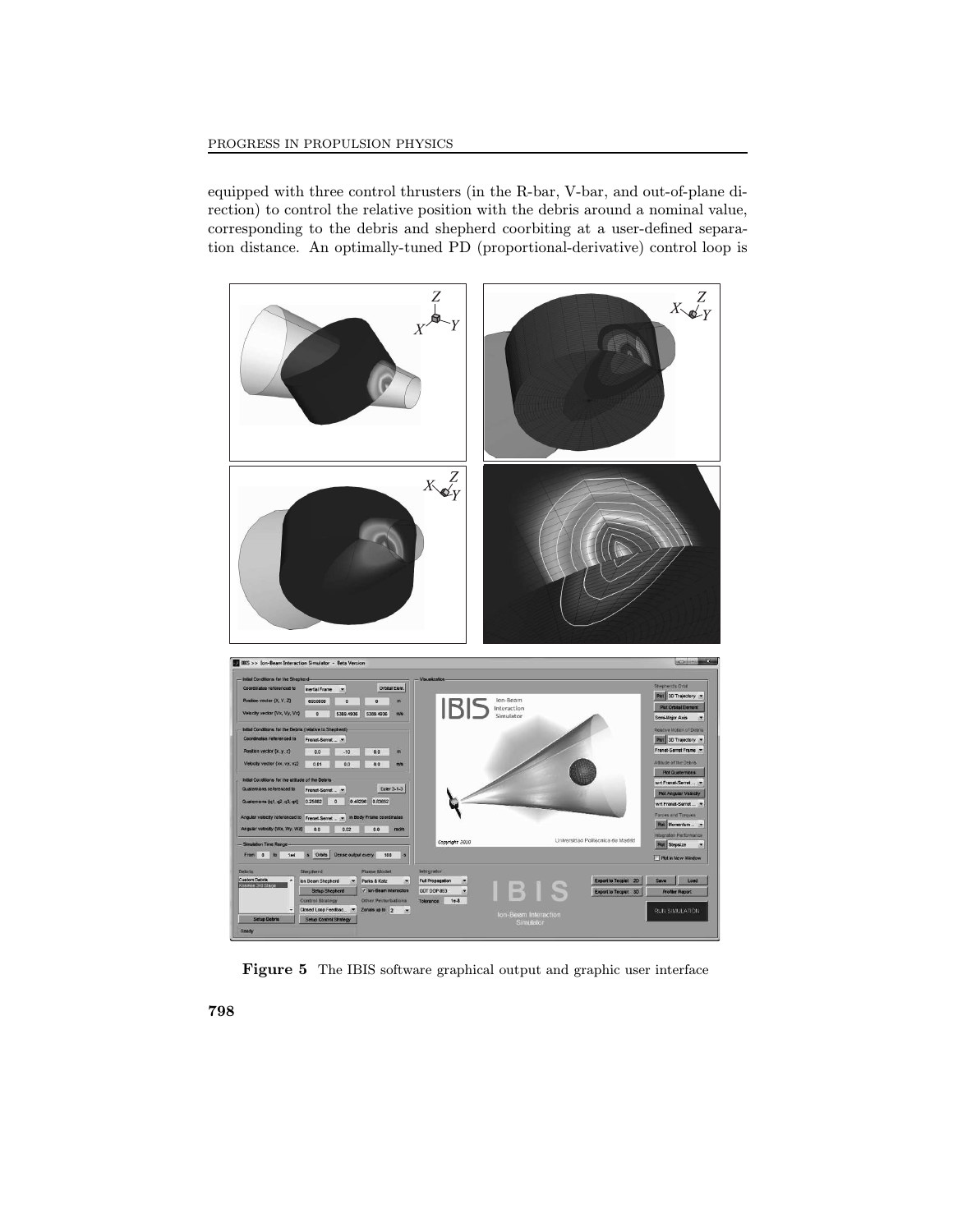

Figure 6 Relative trajectory of the center of mass of a 2-ton spherical debris in circular LEO orbit (altitude of 1000 km) with  $\chi = 0.7$  subject to an initial impulse of 0.01 m/s along the x, y, and z axes from its nominal equilibrium position. The shepherd mass is set to 300 kg. A beam of 0.1-newton (deorbiting) thrust and 10 degree divergence is employed. An optimally tuned PD feedback control system along the R-bar, V-bar, and out-of-plane direction was employed

employed to stabilize the relative motion. At this design phase, the availability of an exact measurement of the relative position between the two spacecraft has been assumed. Naturally, the chosen control strategy and the number/position of actuators are only preliminary and will be studied and optimized in detail together with the set of sensors used as the IBS concept advances.

Figures 6 to 8 show a representative simulation case with an initial relative velocity error from the nominal situation imposed in the initial conditions. The figures describe the initial evolution of the relative position of the two bodies, the magnitude of the control effort, and the debris angular velocity variation during the first orbits of the maneuver. As far as orbital perturbations are concerned, only J2 gravitational terms were accounted for. This simulation shows that the initial perturbation can be easily damped within the first few hours, after which the deorbiting maneuver can proceed successfully in a quasi-steady manner, in intervals of time as described by Eq. (2).

### 7 CONCLUDING REMARKS

A novel ion beam shepherd concept for active space debris removal operations, which can also work as a general contactless space-tug system and an asteroid deflection platform, has been succintly described. The system constitutes a promising and simple alternative to complex docking maneuvers. The evolution of a plasma plume from an electric propulsion system and the interaction between the plasma and the target debris have been studied. Preliminary results on the relative motion between the two bodies along a deorbiting maneuver using a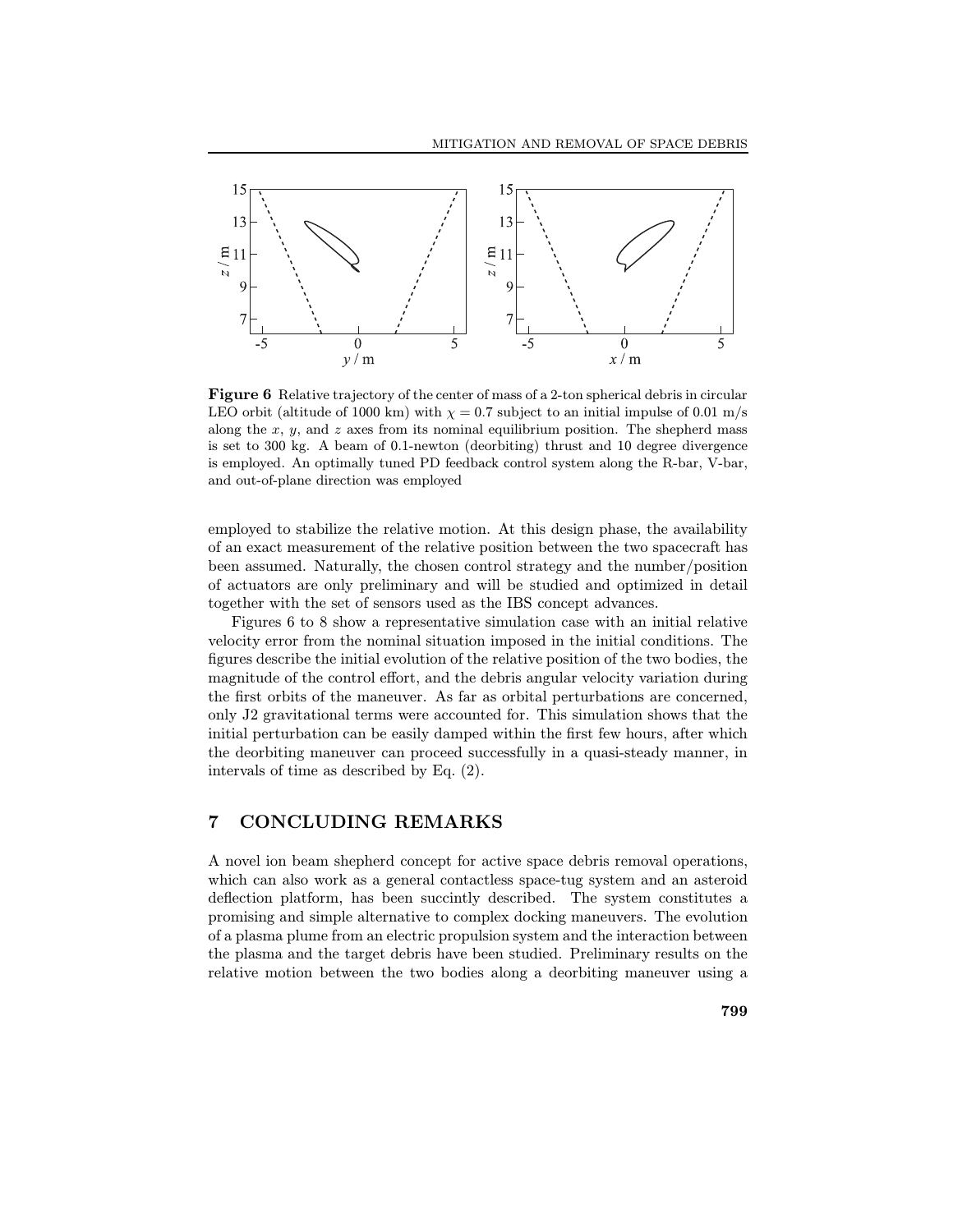

**Figure 7** Control force components  $(a)$  and momentum transfer efficiency  $(b)$  for the relative position control problem described in Fig. 6:  $1$  — control force  $f_s$  along x axis in Frenet frame; 2 — along y axis; 3 — along z axis; and 4 — total control force

simple control strategy have been presented. The analysis, which relies on an ad-hoc developed ion beam interaction simulation package, shows that an ion beam can be used to exert forces and torques in a controlled manner from a safe distance on space debris, with momentum transfer efficiencies close to unity, and that formation flying of the IBS-debris system can be easily stabilized in quasi-circular orbits.

A detailed study of the system must follow, in order to gain a better understanding of  $(i)$  the different phenomena in the plasma-body interaction;  $(ii)$  the influence of the space environmental plasma in the momentum transmission;  $(iii)$  the effects of background magnetic fields such as the geomagnetic field on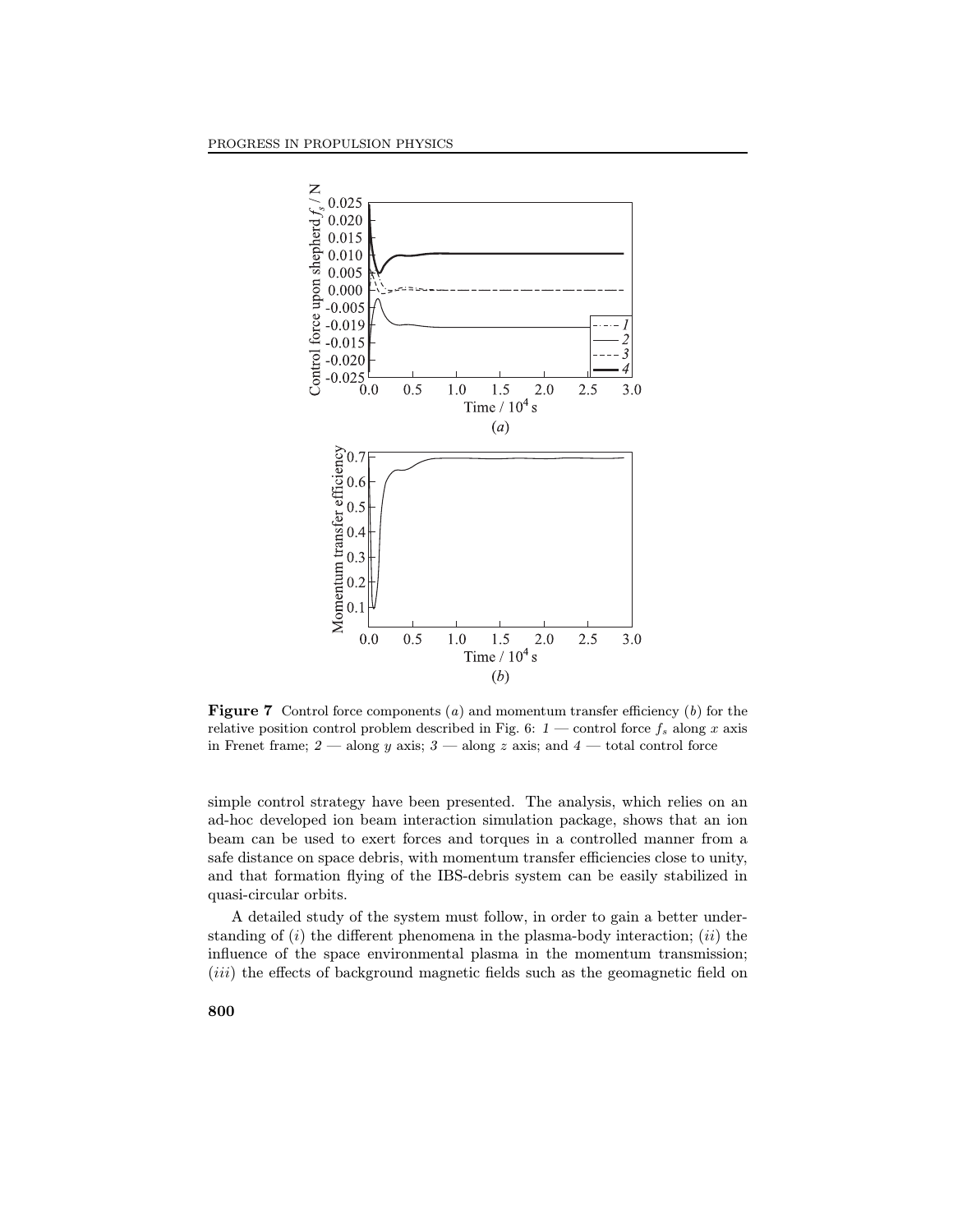

Figure 8 Evolution of the debris angular velocity vector (with respect to Frenet axes) for the relative position control problem described in Fig. 6:  $1 - w_x$ ;  $2 - w_y$ ;  $3$  $w_z$ ; and  $4 - |w|$ 

the plume expansion; and  $(i\nu)$  assessing possible contamination effects on the IBS satellite due to backscattering particles.

In the area of dynamics and control, the issue of estimating the debris relative position and attitude with sufficient accuracy, as required by the control system, remains to be investigated. Future work will also assess the case of space debris of more complex shapes, and the possibility of stabilizing the attitude of the debris using the plasma beam, with a view to an eventual demonstration mission for the concept.

### ACKNOWLEDGMENTS

This work was supported by the ARIADNA programme "Call for Ideas on Active" Debris Removal," established by the Advanced Concepts Team of the European Space Agency (ACT-ESA), under contract No. 4000101447/10/NL/CBi. The final report of the project can be found in [20].

#### REFERENCES

- 1. Kessler, D. J., and B. G. Cour-Palais. 1978. Collision frequency of artificial satellites: The creation of a debris belt. J. Geophys. Res.  $83(A6):2637-46$ .
- 2. Bombardelli, C., and J. Pelaez. 2011. Ion beam shepherd for contactless space debris removal. J. Guidance Control Dyn. 34(3):916-20.
- 3. Bombardelli, C., H. Urrutxua, M. Merino, E. Ahedo, J. Pelaez, and J. Olympio. 2011. Dynamics of ion-beam-propelled space debris. 22nd Symposium (International) on Space Flight Dynamics. Available online at web.fmetsia.upm.es/ep2.